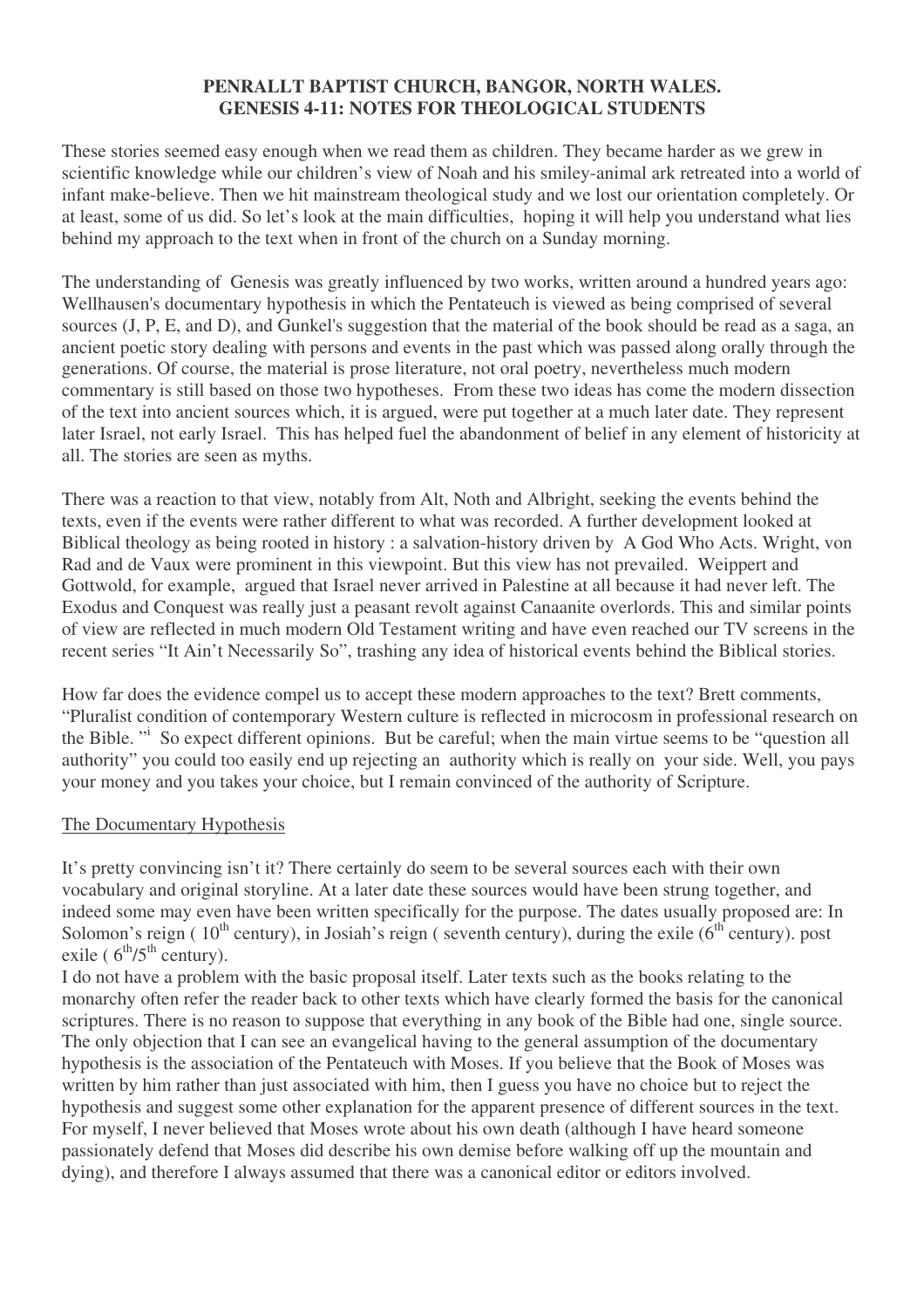But I remain unconvinced that the J, P, E, D hypothesis is necessarily correct in detail. Brevard Childs states: "It is not at all obvious that all the priestly material formed an independent source before its being joined with JE" The different blocks of material do not always lead easily into the next. In the section we are studying, the first P block ( 1:1-2:4a) does not easily lead to the second ( 5:1-28). The use of Adam as first a generic and then a proper name seems strained. Furthermore, there is no evidence that the different sources were unrelated previously. And finally, as far as I am concerned some of them may well have had their origins in the time of Moses. He seems to have been a very careful administrator, literate and aware of the need to preserve the history of his people. So much of the patriarchal narratives do fit in with the culture of the early second millennium BC that it is difficult to believe that the texts do not have their origin near that time. Just how or when the material came to form the Pentateuch as we know it is another question, and no date impresses itself upon me as being the obviously correct one. If you don't mind, I will not even hazard a guess at when the Pentateuch came into being as canonical scripture. It may well have undergone a complex development over a long period of time.

# The Structure of Genesis 1:1-11

I think most people would agree that the structure of the book of Genesis is based around the genealogical formula, "these are the generations (toledoth) of . . ." You will find the formula, with some variation in 2:4, 5;1, 6;9, 10;1, 11:10, 11:27, 25;19, 36;1(9) and 37:2. Within that structure, the opening chapters sit naturally. The different sources ( whatever they were ) now form "a continuous, coherent, meaningful narrative, constructed out of a large number of independent short and long tales and genealogical narratives which had been at the disposal of the Toledoth structure of Genesis."iii However, within this overall structure the narrative does have its own point of focus. I will deal with this later.

This "Toledoth Structure" gives a non-chronological flow to the text. Time is not measured in absolute dates but in the schematized pattern of descendents. Ancient documents rarely bore any clue as to when they were written. In Genesis the genealogies share the same characteristics as Babylonian and Sumerian lists ( vertical, segmented, and suggesting very long life spans ). In neighbouring nations these lists gave socio-political legitimacy to the rulers and people groups. However, in the Bible they have theological significance, relating generations to the promises of God and showing how God's intervention subverts normal orders. e.g. Cain, Ishmael, Esau, Manasseh lose their first-born rights. Similarly the prostitute Rahab appears in Jesus'genealogy, thus subverting what would normally be considered the normal human practice and demonstrating the intervention of God in human affairs.

For me, the most important point to make is that once incorporated into the canonical scripture, the sources may well serve a different purpose from their original one. Take the two creation accounts in the opening chapters. Originally, one supposes, independent accounts, they now have a strong relationship with each other. J has become subordinated to P, because it now portrays the human race as the vehicle of the toledot. Whatever their pre-biblical existence, now that they are in the canonical book they shape and redefine each other. This is quite conscious on the part of the redactor. It is an integral part of the divine inspiration of scripture, and, frankly, it excites me! The Bible is the Word of God as we find it, not as it originally existed in its many sources. We will come back to this point at the end.

# Maximalist v Minimalist.

I find it helpful to make a mental line. At one end I put the most ardent of fundamentalists who declares that the Old Testament stories are literal, infallible truth and every single detail is pure history exactly as it happened. At the other end I put the theologians who declare that there is no useful historical facts to be gleaned from the Old Testament texts at all.<sup>iv</sup> Most of us fit somewhere in between.

Nevertheless, it is true to say that most of the books we read as theologians remind us that "it ain't necessarily so." There are the odd anachronisms, also the difficulties in finding archaeological evidence for the conquest, the fall of Jericho, the Davidic and Solomonic Empires, etc. We must compare them, also,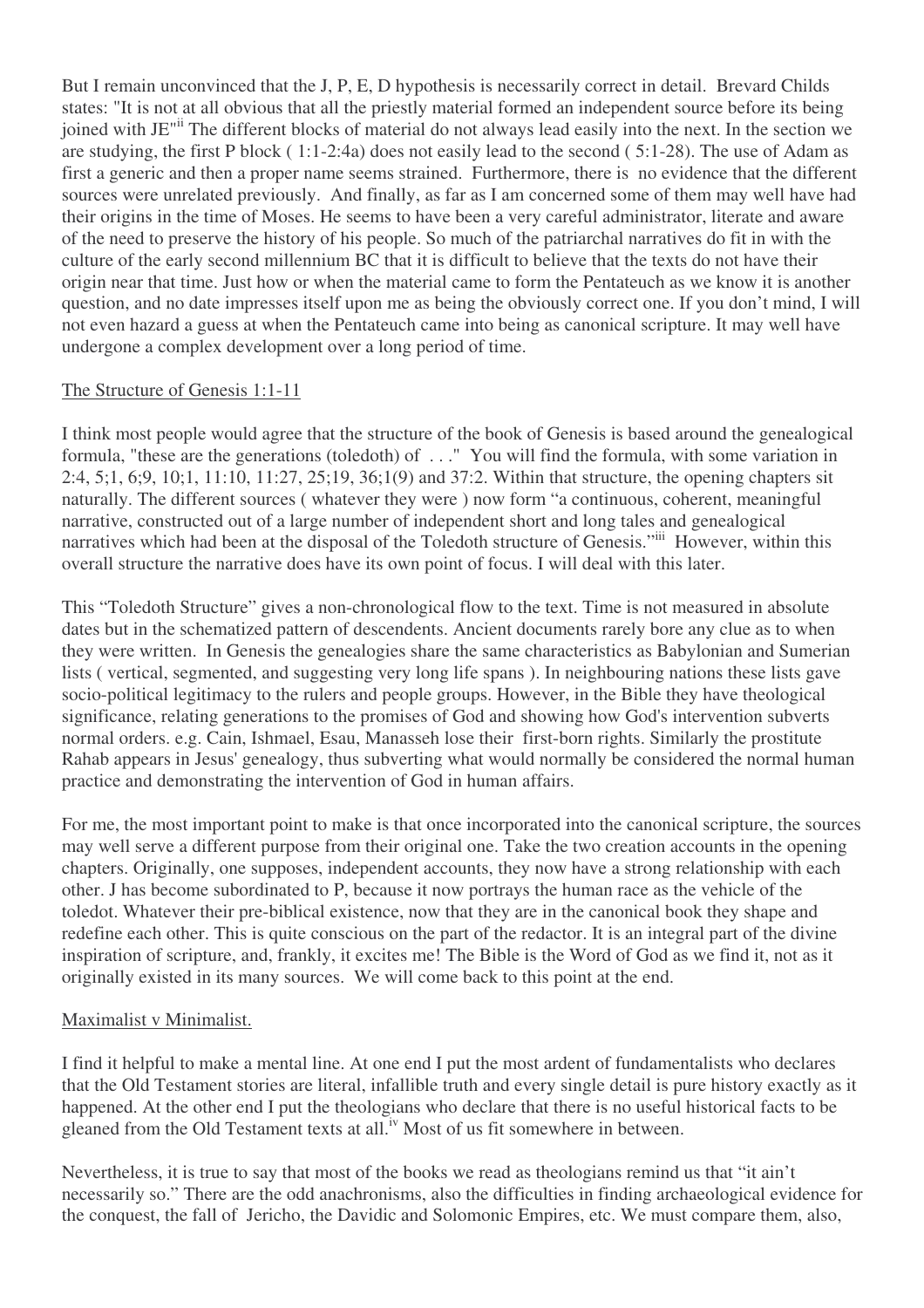with epic poems in the style of Aghat or Kirta (Ugarit), the Gilgamesh Epic (Mesopotamia) or Homer, although the differences might well be more important than the similarities. In such a climate, the Genesis stories are seen, in some way, as purely mythical. That, of course, is very postmodern. Compare it with the Booker-winning prize *Life of Pi* which tells both a "story which will make you believe in God" and a parallel modern one.<sup>"</sup> Having abandoned any concept of absolute truth we find truth, partially, everywhere. There is not the need to see the Biblical tales as anything other than literary masterpieces. So they are, but it will become clear during the course of the studies that I believe them to be rooted in history. Yes, I do agree with Brett when he claims that "the laconic style of Genesis, and its opacities and ambiguities, suggest that we can engage with it only partially: we can never exhaust the peregrinations of its meaning."<sup>vi</sup> But Childs is surely correct when he argues that "no part of Genesis can be called "history" in the narrow, modern usage of the term because of the tangential relationship to objective reality, even though different historical elements are evidenced throughout the book in varying degrees."<sup>vii</sup>

And there are plenty of theologians, historians and archaeologists around who find ample evidence for the essential historicity of biblical stories. You will find me referring to the New Chronology proposed by David Rohl who redates the history of the ancient world. He argues that the generally accepted chronology of the ancient times has two main difficulties: it produces a "dark age" from which very little material is found and it bases itself on a very questionable identification of Pharaoh Shishak of the Bible with Shoshenk I of the 21st Dynasty. Many of the Egyptian dynasties, he says, were co-existent and not consecutive. This shortens the period by about 300 hundred years, explains why there is a "dark age" ( it represents decades rather than centuries) and places Solomon in the late bronze age rather than the iron age IIA, while the Exodus comes out at around 1450 B.C. when there is evidence of substantial destruction in Palestine, including Jericho. You can buy his ( expensive books ) or visit his very beautiful web site, and even join the usergroup and eavesdrop on PhD students around the world as they struggle to make it all work.<sup>viii</sup> It doesn't. At least not yet.<sup>ix</sup> I find his arguments against the Old Chronology to be powerful, but his reconstruction unconvincing. It is one of the facts of life that if you use his material in an essay it will be marked down and if I use it in the pulpit I will be congratulated!

To conclude, I think there is a real challenge to us here to argue that the Biblical stories are grounded in real events, have their origin near the time it happened and bear witness to the intervention of God in history. As Jesus is God's incarnation of history, so is scriptural narrative. It reflects the culture and language of its day. It is not "history" as you and I would write it today and we must read it as it was intended to be read. Which begs the question, how were these stories meant to be read?

# The Purpose of Genesis 4-11

There are two different approaches we can take to the first chapters of Genesis. Von Rad saw 1-11 as a prologue to the rest of the book.<sup>x</sup> It links Israel's election to world history. It is a story of increasing alienation from God until Abraham's call which turns out to be the crucial event. On the other hand, Westerman argued that you cannot subordinate Creation to Abraham's call. The chapters do not form a human (horizontal) development, but a Godward (vertical) dimension.<sup>xi</sup> I think we have to choose between them.

One of the essential elements of the Genesis accounts, indeed of the whole of Old Testament theology is the theme of "promise and blessing." No one, in my opinion, has brought this out more clearly than Walter C. Kaiser Jr.<sup>xii</sup> This promise of God dramatically narrows down to just one family in Genesis 12. By telling the story of exile in Egypt and struggles in the Promised land, the canonical authors firstly lead us to identify with the "chosen family" as to imply that we, too, are the family of faith, the chosen ones inheriting God's promise and blessing. The reason is plain: the promise to the patriarchs was not fulfilled and so became eschatological, looking forward to the Exodus and beyond. Beyond to what? To when the canonical form of the Pentateuch came into being, certainly, but beyond, to its readers and eventually to the New Testament's startling announcement that as people of faith we, too, are heirs of the promise like Abraham.